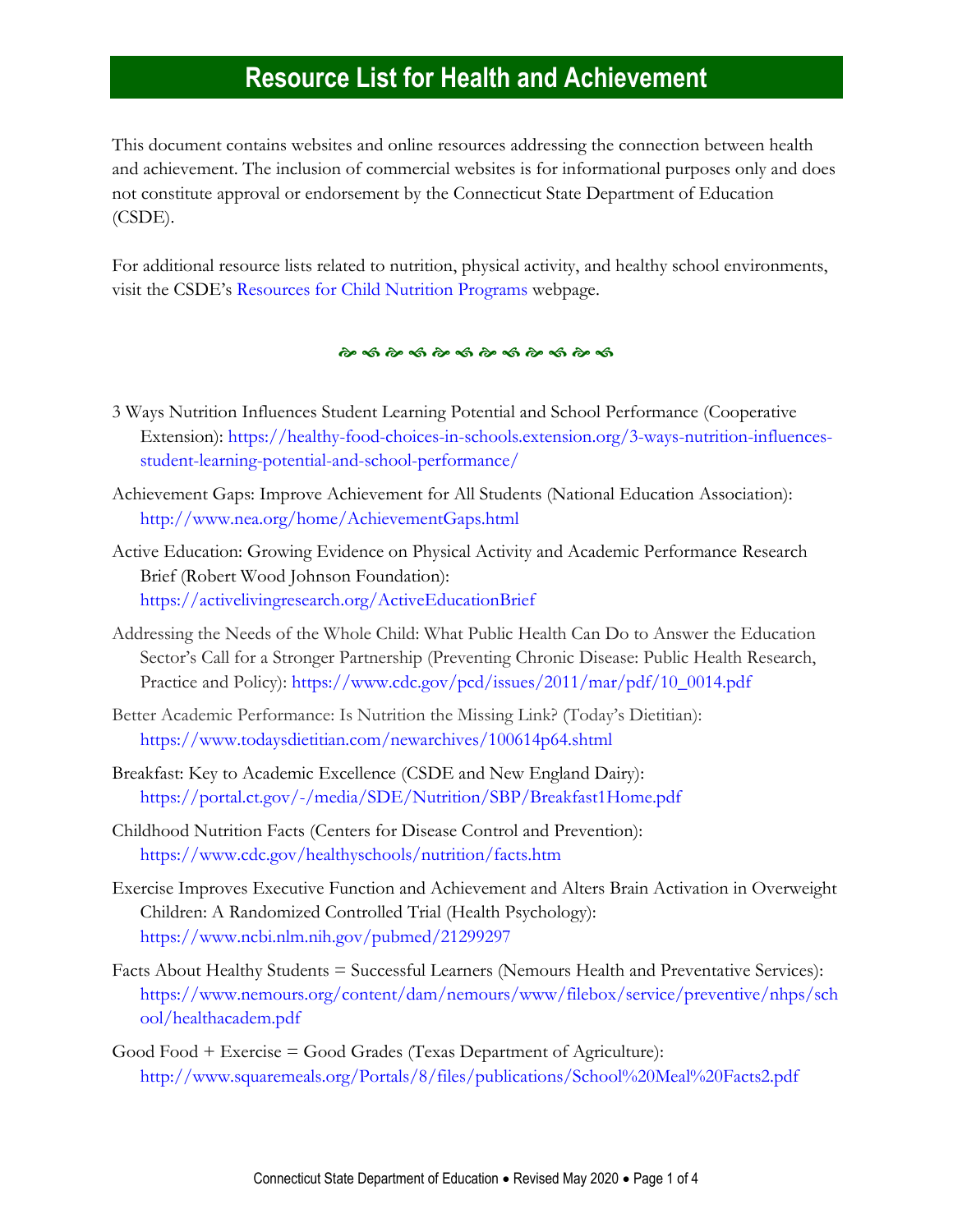- Health and Academic Achievement (Centers for Disease Control and Prevention): [https://www.cdc.gov/healthyschools/health\\_and\\_academics/pdf/health-academic](https://www.cdc.gov/healthyschools/health_and_academics/pdf/health-academic-achievement.pdf)[achievement.pdf](https://www.cdc.gov/healthyschools/health_and_academics/pdf/health-academic-achievement.pdf)
- Health and Academics (Centers for Disease Control and Prevention): [https://www.cdc.gov/HealthyYouth/health\\_and\\_academics/](https://www.cdc.gov/HealthyYouth/health_and_academics/)
- Health Education in Schools: The Importance of Establishing Healthy Behaviors in our Nation's Youth (American Cancer Society, American Diabetes Association and American Heart Association): [http://www.heart.org/idc/groups/heart](http://www.heart.org/idc/groups/heart-public/@wcm/@adv/documents/downloadable/ucm_308679.pdf)[public/@wcm/@adv/documents/downloadable/ucm\\_308679.pdf](http://www.heart.org/idc/groups/heart-public/@wcm/@adv/documents/downloadable/ucm_308679.pdf)
- Healthier Students Are Better Learners. A Missing Link in Efforts to Close the Achievement Gap (Charles E. Basch, Campaign for Educational Equity, Teachers College, Columbia University): [http://www.equitycampaign.org/events-page/equity-in-education-forum-series/past](http://www.equitycampaign.org/events-page/equity-in-education-forum-series/past-events/healthier-students-are-better-learners-a-missing-link-in-efforts-to-close-the-a/12557_EquityMattersVol6_Web03082010.pdf)[events/healthier-students-are-better-learners-a-missing-link-in-efforts-to-close-the](http://www.equitycampaign.org/events-page/equity-in-education-forum-series/past-events/healthier-students-are-better-learners-a-missing-link-in-efforts-to-close-the-a/12557_EquityMattersVol6_Web03082010.pdf)[a/12557\\_EquityMattersVol6\\_Web03082010.pdf](http://www.equitycampaign.org/events-page/equity-in-education-forum-series/past-events/healthier-students-are-better-learners-a-missing-link-in-efforts-to-close-the-a/12557_EquityMattersVol6_Web03082010.pdf)
- Healthy Kids, Successful Student, Stronger Communities: Improving Academic Achievement through Healthy Eating and Physical Activity (Centers for Disease Control and Prevention): [https://www.cdc.gov/healthyyouth/health\\_and\\_academics/pdf/health-academics-ppt.pdf](https://www.cdc.gov/healthyyouth/health_and_academics/pdf/health-academics-ppt.pdf)
- Healthy Schools: Health and Academics (Centers for Disease Control and Prevention): [https://www.cdc.gov/healthyschools/health\\_and\\_academics/index.htm](https://www.cdc.gov/healthyschools/health_and_academics/index.htm)
- How Are Student Health Risks & Resilience Related to the Academic Progress of Schools? (WestEd): [https://www.wested.org/online\\_pubs/hd-04-02.pdf](https://www.wested.org/online_pubs/hd-04-02.pdf)
- Hunger: Its Impact on Children's Health and Mental Health (Pediatrics): <https://pediatrics.aappublications.org/content/pediatrics/110/4/e41.full.pdf>
- Improving Attendance, Health and Behavior: Moving Breakfast Out of the Cafeteria (American Association of School Administrators): [https://www.aasa.org/uploadedFiles/Childrens\\_Programs/School\\_Breakfast/School%20Break](https://www.aasa.org/uploadedFiles/Childrens_Programs/School_Breakfast/School%20Breakfast_Winter2013.pdf) [fast\\_Winter2013.pdf](https://www.aasa.org/uploadedFiles/Childrens_Programs/School_Breakfast/School%20Breakfast_Winter2013.pdf)
- Increasing Breakfast Participation to Improve Student Health (Food Research & Action Center): [https://frac.org/wp-content/uploads/increasing-breakfast-participation-to-improve-student](https://frac.org/wp-content/uploads/increasing-breakfast-participation-to-improve-student-health.pdf)[health.pdf](https://frac.org/wp-content/uploads/increasing-breakfast-participation-to-improve-student-health.pdf)
- Learning and Health: Healthy School Communities (ASCD): <http://www.ascd.org/programs/learning-and-health/healthy-school-communities.aspx>
- Learning for Life: Physical Education in Public Schools (American Cancer Society, American Heart Association): [http://www.heart.org/idc/groups/heart](http://www.heart.org/idc/groups/heart-public/@wcm/@adv/documents/downloadable/ucm_304865.pdf)[public/@wcm/@adv/documents/downloadable/ucm\\_304865.pdf](http://www.heart.org/idc/groups/heart-public/@wcm/@adv/documents/downloadable/ucm_304865.pdf)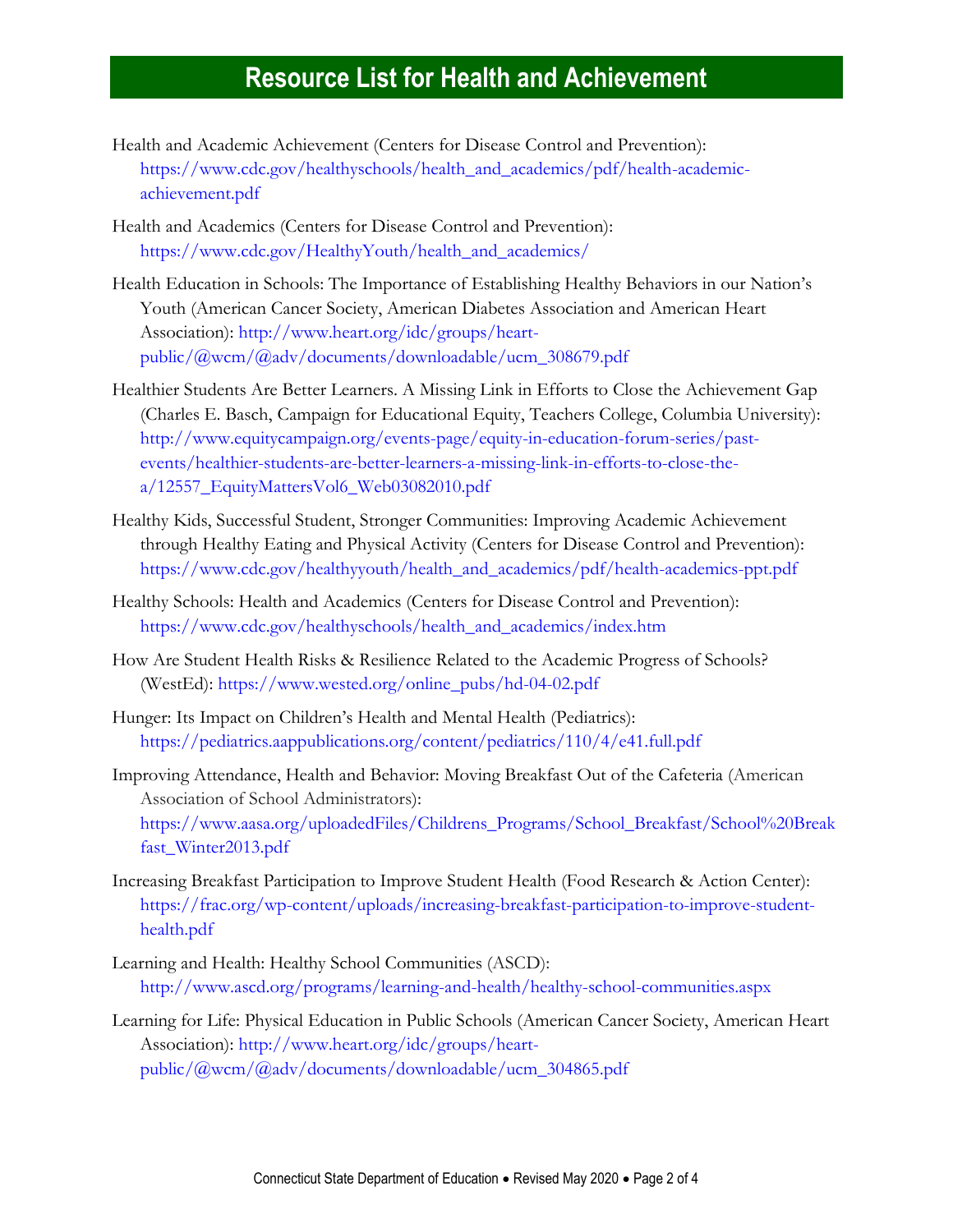Making the Connection: Health Risk Behaviors and Academic Grades (Centers for Disease Control and Prevention):

[https://www.cdc.gov/healthyyouth/health\\_and\\_academics/pdf/DASHfactsheetHealthRisk.pdf](https://www.cdc.gov/healthyyouth/health_and_academics/pdf/DASHfactsheetHealthRisk.pdf)

- Making the Connection: Linking Academic Achievement to Policies to Promote Physical Activity (Active Living Research, Robert Wood Johnson Foundation): [https://activelivingresearch.org/making-connection-linking-academic-achievement-policies](https://activelivingresearch.org/making-connection-linking-academic-achievement-policies-promote-physical-activity)[promote-physical-activity](https://activelivingresearch.org/making-connection-linking-academic-achievement-policies-promote-physical-activity)
- Making the Connection: Teen Health and Academic Achievement (Centers for Disease Control and Prevention): <https://www.cdc.gov/features/health-academic-achievement/index.html>
- Our Journey to Good Health (School Administrator): <https://www.aasa.org/SchoolAdministratorArticle.aspx?id=9318>
- Physical Inactivity and Unhealthy Dietary Behaviors and Academic Achievement (Centers for Disease Control and Prevention): [https://www.cdc.gov/healthyyouth/health\\_and\\_academics/pdf/physical\\_inactivity\\_unhealthy\\_](https://www.cdc.gov/healthyyouth/health_and_academics/pdf/physical_inactivity_unhealthy_weight.pdf) [weight.pdf](https://www.cdc.gov/healthyyouth/health_and_academics/pdf/physical_inactivity_unhealthy_weight.pdf)
- Relationship of Nutrition and Physical Activity Behaviors and Fitness Measures to Academic Performance for Sixth Graders in a Midwest City School District (Journal of School Health): <https://www.ncbi.nlm.nih.gov/pubmed/21223273>
- Research Brief: Breakfast for Learning (Food Research & Action Center) <https://frac.org/wp-content/uploads/breakfastforlearning-1.pdf>
- Role of Nutrition in Learning and Behavior: A Resource List for Professionals (USDA National Agricultural Library, Food and Nutrition, Information Center): [https://www.nal.usda.gov/sites/default/files/fnic\\_uploads//learning.pdf](https://www.nal.usda.gov/sites/default/files/fnic_uploads/learning.pdf)
- School Breakfast: Key to Academic Excellence (CSDE and New England Dairy): <https://portal.ct.gov/-/media/SDE/Nutrition/SBP/Breakfast2SBP.pdf>
- Ten Ways to Promote Educational Achievement and Attainment Beyond the Classroom (Child Trends, Research-to-Results Brief): [https://www.childtrends.org/wp](https://www.childtrends.org/wp-content/uploads/2013/03/Child_Trends_2010_07_07-Ed_Achievement.pdf)[content/uploads/2013/03/Child\\_Trends\\_2010\\_07\\_07-Ed\\_Achievement.pdf](https://www.childtrends.org/wp-content/uploads/2013/03/Child_Trends_2010_07_07-Ed_Achievement.pdf)
- The Association Between School-Based Physical Activity, including Physical Education and Academic Performance (Centers for Disease Control and Prevention): [https://www.cdc.gov/healthyyouth/health\\_and\\_academics/pdf/pa-pe\\_paper.pdf](https://www.cdc.gov/healthyyouth/health_and_academics/pdf/pa-pe_paper.pdf)
- The Healthy School Communities Model: Aligning Health & Education in the School Setting (ASCD): <http://www.ascd.org/ascd/pdf/siteascd/publications/aligning-health-education.pdf>
- The Learning Connection Report (Action for Healthy Kids): <https://www.actionforhealthykids.org/the-learning-connection/>